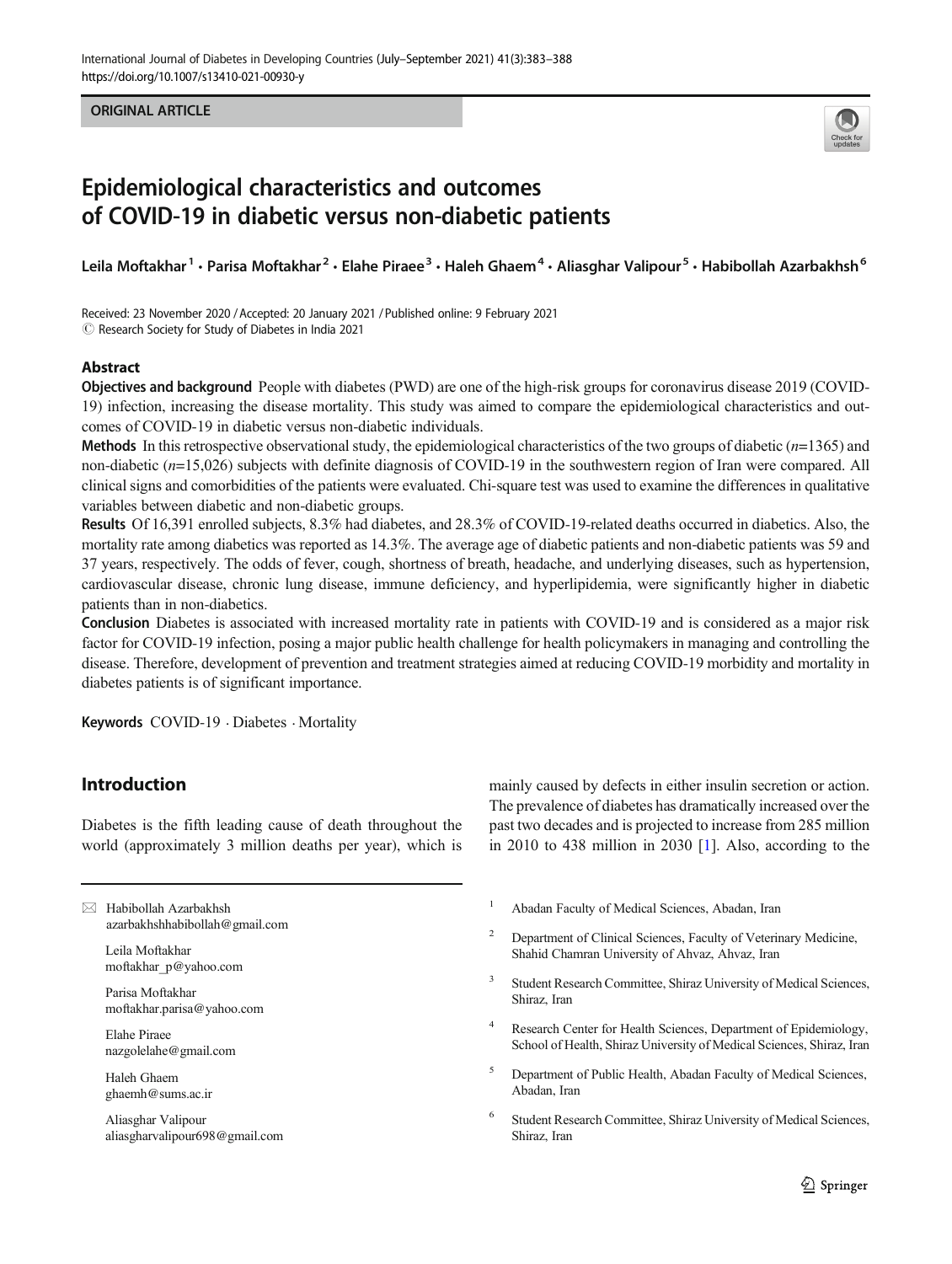World Health Organization, the prevalence of diabetes in Iran will increase from 3 million in 2010 to 6 million in 2030 [[2\]](#page-5-0). People with diabetes (PWD) are one of the high-risk groups for Coronavirus Disease 2019 (COVID-19) due to their weakened immune system [\[3](#page-5-0)] .

According to the World Health Organization, COVID-19 highlighted on December 30, 2019 in Wuhan, China, and quickly infected many Chinese people [[4\]](#page-5-0). On January 30, 2020, WHO identified corona as a global public health concern [\[5](#page-5-0)]. The family of coronaviruses is the cause of a variety of well-known diseases occurring in humans, ranging from common cold to Middle Respiratory Syndrome (MERS) and Acute Severe Respiratory Syndrome (SARS), and currently COVID-19 as a new problematic member of this family [\[6](#page-5-0), [7\]](#page-5-0). Symptoms of the virus range from mild to severe, including fever, cough, and difficulty breathing [[8](#page-5-0)]. PWD are at higher risk of infection, especially flu and pneumonia, and with proper blood sugar control, the risk can be reduced among these individuals. In fact, it was observed that diabetes was a leading cause of death in patients with the 2009 pandemic influenza (H1N1), SARS, coronavirus, and MERS [[9](#page-5-0)]. In a study conducted in Wuhan on 140 patients with COVID-19, diabetes was not a risk factor for severe COVID-19 [\[10\]](#page-5-0). However, another study on 150 patients (68 deaths and 82 recovered patients) in Wuhan showed diabetes as an important predictor of COVID-19 [\[11\]](#page-5-0). Analysis of 11 studies on patients with COVID-19 showed that hyperglycemia and diabetes were not predictors of severe COVID-19 [[12](#page-5-0)]. However, among 72,314 reported cases of COVID-19 by the China Centers for Disease Control and Prevention, mortality in PWD showed an increasing trend  $(2.3\%$  and  $7.3\%$  of PWD in general) [\[13\]](#page-5-0).

Due to the fact that limited information about the complications of COVID-19 in PWD is unknown, the present study was carried out to answer the question whether COVID-19 is more severe in PWD with higher mortality rate. This study was aimed to investigate and compare the epidemiological characteristics and outcomes of COVID-19 in patients with diabetes mellitus and non-diabetic patients.

## Methods

This retrospective observational study was performed on 16,391 patients with COVID-19 who were under care in the southwestern region of Iran (Khuzestan province) from March to September 2020. The total population of this region was estimated 627,970 based on the annual growth, using the databases of province health centers and the national census of 2020. Confirmation of definite COVID-19 cases by RT-PCR was performed using nasal and throat swab samples. Patients with normal vital signs (pulse, respiration rate, and blood pressure) with saturated oxygen levels above 93% and mild symptoms were sent to home quarantine and monitored daily

by health professionals. Patients were hospitalized with severe symptoms such as chest pain, shortness of breath, and a saturated oxygen level of less than 90%. Patients with saturated oxygen levels between 90 and 93% were admitted to hospital or undergoing home quarantine, depending on the physicians' opinion and other clinical conditions. In the study area, there were only two hospitals that, like other medical centers in the country, performed all stages of testing and hospitalization of patients according to the protocols and national guidelines of corona management. Also, according to the patients' clinical condition, according to the doctor's prescription, a CT scan was performed for some patients to diagnose the extent of lung involvement.

All clinical and demographic information of patients, as well as the results of daily follow-up and the final outcome of each patient, were recorded by health experts. Duplicate samples have been identified and removed based on the national code of participants. Subjects were divided into two groups: diabetic group  $(n=1365)$  and non-diabetic group (15,026). First, demographic characteristics, symptoms, and other comorbid diseases were compared between diabetic and non-diabetic groups; then, the role of comorbid diseases in mortality and survival of all study subjects was compared. Finally, diabetic and non-diabetic patients were compared in terms of clinical symptoms and comorbid diseases. Variables used in this study include age, gender, final outcome (e.g., death and survival), symptoms (e.g., negative stenosis, fever, cough, lack of smell, lack of taste, fatigue, muscle pain, diarrhea, sore throat, and headache), and comorbidities, such as hypertension, diabetes, cardiovascular disease, kidney disease, liver disease, immune deficiency, high blood fats, and chronic lung disease.

#### Statistical analyses

Descriptive quantitative data were expressed as mean and median, and qualitative data were expressed as percentage and frequency. The distribution of continuous variables was performed using Kolmogorov-Smirnov test. Mann-Whitney test was also used to analyze abnormal data analysis. Chi-square test and Fisher's exact test were used to evaluate the differences between qualitative variables in the mortality of two study groups. Data analysis was performed using SPSS version 19.0. The significance level was set as 0.05.

## Results

During the study period, a total of 16,391 cases of COVID-19 occurred in the cities affiliated to Abadan University of Medical Sciences. The average age of the patients was 38 years, with an interquartile range of 30–51 years. A total of 54.55% of the patients were male, and 62.60%  $(n=10,256)$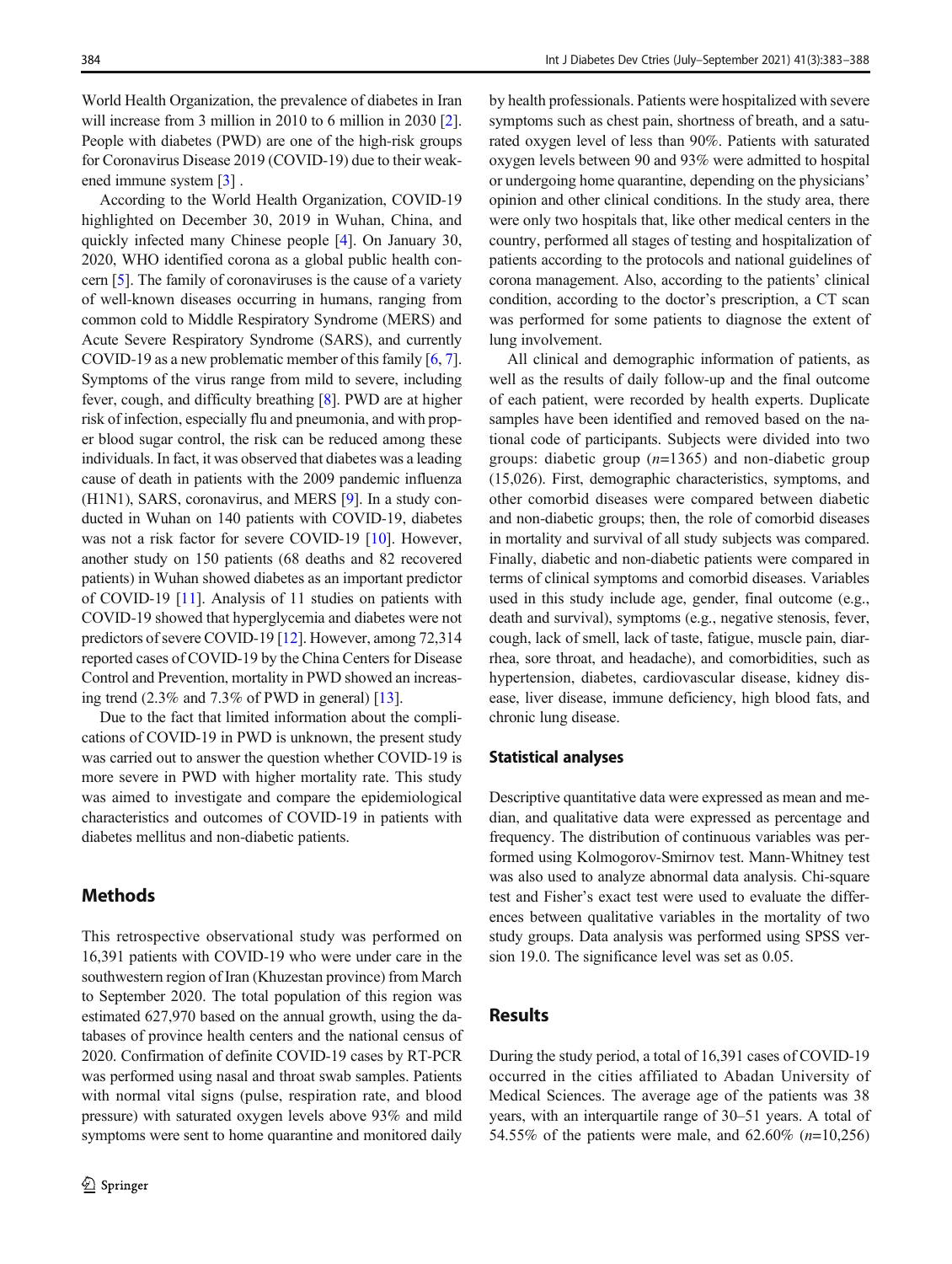had a history of contact with definite or suspected cases of COVID-19. Also, 4.21% of the patients  $(n=691)$  died, of whom 28.36% ( $n=196$ ) had diabetes (Table 1). The most common symptoms displayed by subjects were fever (68.70%), cough (67.80%), and shortness of breath (49.30%). The most common comorbidities in all patients were hypertension (5.50%), cardiovascular disease (5%), chronic lung disease (1.90%), and chronic liver disease (1.70%) (Table 1).

Of all participants, 1365 (8.32%) were diabetic and 15,026 (91.68%) were non-diabetic. Also, 55.50% of diabetic patients were female, and 755 (55.30%) had a history of contact with definite or suspected cases of COVID-19. Compared with non-diabetic patients, diabetic patients were older, with an average age of 59 years (IQR: 49–67) vs. 37 years (IQR 29– 49), and risk of comorbidities was higher in diabetic patients than in non-diabetic individuals, including hypertension as 418 (30.60%) vs. 478 (3.20%), heart disease as 266 (19.50%) vs. 549 (3.70%), chronic kidney disease as 72 (5.30%) vs. 213 (1.40%), chronic lung disease as 56 (4.10%) vs. 258 (1.70%), chronic liver disease as 13 (1%) vs. 27 (0.20%), immunodeficiency as 24 (1.80%) vs. 63 (0.40%), and hyperlipidemia as 18 (1.30%) vs. 34 (0.20%).

Fever, cough, and shortness of breath were significantly higher in diabetic patients compared with non-diabetic patients, and sore throat, chest pain, and reduced sense of taste and smell were significantly higher in non-diabetic patients than in diabetic patients. Diabetic patients had higher mortality (14.40% in diabetic patients vs. 3.30% in non-diabetic). The history of contact with definite or suspected cases of COVID-19 was higher in non-diabetic subjects (63.20% vs. 55.30%) (Table 1).

In addition, 15,700 patients (95.78%) survived from COVID-19. Compared with COVID-19 survivors, nonsurvivors were significantly older (median age of 66 years (IQR 55–76) versus 38 years (IQR 30–50)). Chronic diseases were significantly higher in non-survivors, including diabetes as 196 (28.40%) patients vs. 1169 (7.44%), hypertension as 143 (20.70%) vs. 753 (4.79%), heart disease as 142 (20.50%)

Table 1 The characteristics of patients with COVID-19 with or without diabetes

| Variable                  | Total $(n=16,391)$<br>Number $(\%)$ | Diabetes $(n=1365)$<br>Number $(\%)$ | Non-diabetes $(n=15,026)$<br>Number $(\%)$ | $p$ value |
|---------------------------|-------------------------------------|--------------------------------------|--------------------------------------------|-----------|
| Age, median (IQR)         | $38(30 - 51)$                       | 59 (49-67)                           | $37(29 - 49)$                              | < 0.001   |
| Gender                    |                                     |                                      |                                            |           |
| Male                      | 8940 (54.55)                        | 607(44.50)                           | 8333 (55.50)                               | < 0.001   |
| Female                    | 7446 (45.45)                        | 758 (55.50)                          | 6688 (44.50)                               |           |
| Symptoms                  |                                     |                                      |                                            |           |
| Fever                     | 11258 (68.70)                       | 1075 (78.80)                         | 10183 (67.80)                              | < 0.001   |
| Cough                     | 11106 (67.80)                       | 1035 (75.80)                         | 10071 (67.00)                              | < 0.001   |
| Dyspnea                   | 8086 (49.30)                        | 910 (66.70)                          | 7176 (47.80)                               | < 0.001   |
| Muscular pain             | 1520 (9.30)                         | 124(9.10)                            | 1396 (9.30)                                | 0.801     |
| Diarrhea                  | 351(2.10)                           | 26(1.90)                             | 325(2.20)                                  | 0.528     |
| Nausea                    | 436 (2.70)                          | 39 (2.90)                            | 397 (2.60)                                 | 0.636     |
| Sore throat               | 1239 (7.60)                         | 79 (5.80)                            | 1160 (7.70)                                | 0.010     |
| Anorexia                  | 78 (0.50)                           | 6(0.40)                              | 72 (0.50)                                  | 0.839     |
| Headache                  | 618 (3.80)                          | 57 (4.20)                            | 561 (3.70)                                 | 0.270     |
| Fatigue                   | 54 (0.30)                           | 3(0.20)                              | 51 (0.30)                                  | 0.460     |
| Chest pain                | 121(0.70)                           | 4(0.30)                              | 117(0.80)                                  | 0.045     |
| Decreased sense of smell  | 378 (2.30)                          | 10(0.70)                             | 368 (2.40)                                 | < 0.001   |
| Decreased sense of taste  | 85 (0.50)                           | 1(0.10)                              | 84 (0.60)                                  | 0.017     |
| Comorbidities             |                                     |                                      |                                            |           |
| Hypertension              | 896 (5.50)                          | 418 (30.60)                          | 478 (3.20)                                 | < 0.001   |
| Cardiovascular disease    | 815 (5.00)                          | 266 (19.50)                          | 549 (3.70)                                 | < 0.001   |
| Immunodeficiency          | 87 (0.50)                           | 24 (1.80)                            | 63 (0.40)                                  | < 0.001   |
| Chronic kidney disease    | 285 (1.70)                          | 72(5.30)                             | 213 (1.40)                                 | < 0.001   |
| Chronic pulmonary disease | 314 (1.90)                          | 56 (4.10)                            | 258 (1.70)                                 | < 0.001   |
| Chronic liver disease     | 40(0.20)                            | 13(1.00)                             | 27(0.20)                                   | < 0.001   |
| Hyperlipidemia            | 52 (0.30)                           | 18(1.30)                             | 34(0.20)                                   | < 0.001   |
| Exposure to disease       | 10256 (62.60)                       | 755 (55.30)                          | 9501 (63.20)                               | < 0.001   |
| Mortality                 | 691 (4.20)                          | 196 (14.40)                          | 495 (3.30)                                 | < 0.001   |
|                           |                                     |                                      |                                            |           |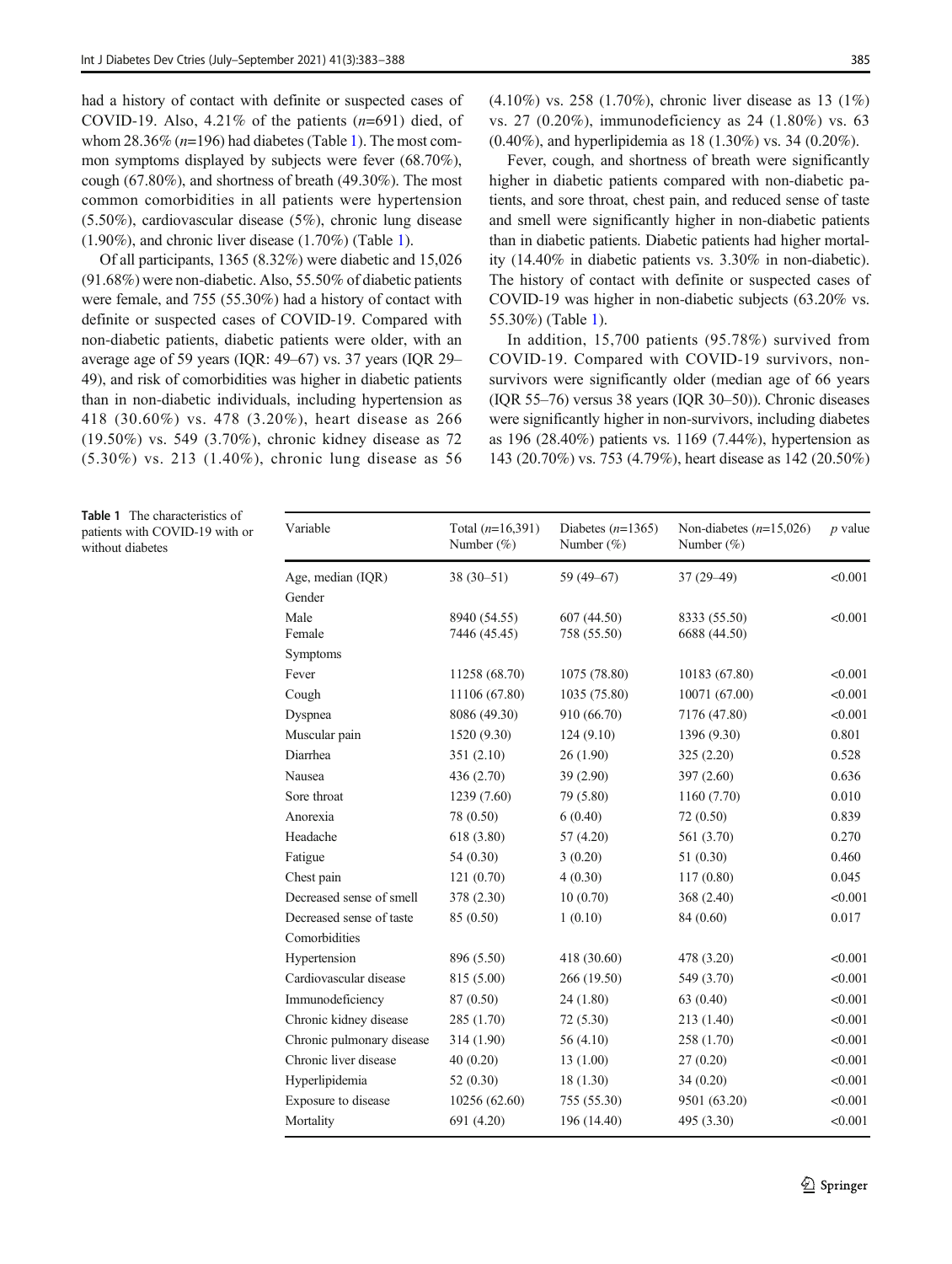vs. 673 (4.28%), immunodeficiency as 14 (2.20%) vs. 72 (0.45%), chronic kidney disease as 43 (6.20%) vs. 242 (1.54%), and chronic lung disease as 31 (4.50%) vs. 283 (1.80%) (Table 2).

Of 1365 diabetic patients with COVID-19, COVID-19 non-survivors were considerably older than survivors (median age of 66 years (IQR 57–73) vs. 57 years (IQR 48–66)). The risk of heart disease was higher in non-survivors (56 patients (28.57%) vs. 193 patients (16.50%)). Gender, other comorbidities, and disease symptoms showed no significant difference with survived diabetic patients and non-survived patients (Table [3\)](#page-4-0).

## **Discussion**

This was a retrospective observational study, performed on 16,391 patients with COVID-19 in southwestern Iran. This study compared clinical features and mortality between people with type 2 diabetes and non-diabetic patients. Since the onset of COVID-19 pandemic, the disease has become widespread throughout the world, affecting a large number of people. The most vulnerable groups against COVID-19 are those with comorbid diseases, including diabetes. Various epidemiological evidences have shown that PWD are at higher risk for infectious diseases, such as measles and mumps [[14](#page-5-0)]. Also, according to the results of previous studies, diabetes is one of the most common comorbidities associated with COVID-19. In our study, 8.3% of COVID-19 patients had type 2 diabetes. Other studies showed various percentages of COVID-19 patients with type 2 diabetes, as 20% [[15](#page-5-0)], 52% [[16](#page-5-0)], 24.9% [\[17](#page-5-0)], 14.5% [\[18](#page-5-0)], and 21.8% [[19\]](#page-5-0). However, a number of studies have shown that the severity and complications of COVID-19 disease and the need for ICU stay were higher in

diabetic patients than in non-diabetic individuals [[9](#page-5-0), [14](#page-5-0), [15,](#page-5-0) [17,](#page-5-0) [20](#page-5-0)–[22](#page-5-0)].

According to the results of our study, the median age of COVID-19 patients who had diabetes was higher than COVID-19 patients without diabetes (59 vs. 37), which was consistent with the results of many previous studies [[17](#page-5-0), [19,](#page-5-0) [23\]](#page-5-0). Since diabetes is a chronic disease and chronic diseases are more common at older age, which explains higher average age of COVID-19 patients with diabetes.

The results of our study showed that symptoms of COVID-19, including fever, shortness of breath, and cough, were mostly reported in diabetic patients than in non-diabetic patients, while chest pain, sore throat, and decreased sense of smell and taste were more common in non-diabetic COVID-19 patients. In a study conducted in China, fever, dry cough, and fatigue were the most common symptoms in diabetic COVID-19 patients [\[23](#page-5-0)], and another study showed cough and fever as the most common symptoms in these patients [\[24](#page-5-0)]. A systematic review study indicated that no significant differences in signs and symptoms of these differences may be due to variation in selected sample sizes in various studies, study population, and type of collected data [\[18](#page-5-0)]. As such, some studies have examined only patients with severe form of COVID-19, while others have examined patients with various severity of the disease. Undoubtedly, patients with different severities of the disease display different symptoms.

According to the results of our study, COVID-19-related mortality was higher in PWD than in non-diabetic individuals (14.4% vs. 3.3%). Also, a study performed on 46 cases of COVID-19 in Wuhan, China, showed that 42% of COVID-19 deaths occurred among PWD. However, small sample size of this study should be considered in assessing the validity of the results. In another study on 72,312 people in China, mortality rate was higher in diabetic patients compared with non-

Table 2 The baseline characteristics of survivors and non-survivors infected with COVID-19

| Variable                  | Total $(n=16,391)$<br>Number $(\%)$ | Survivors $(n=15,700)$<br>Number $(\%)$ | Non-survivors $(n=691)$<br>Number $(\%)$ | $p$ value |
|---------------------------|-------------------------------------|-----------------------------------------|------------------------------------------|-----------|
| Age, median (IQR)         | $38(30-51)$                         | $38(30-50)$                             | $66(55-76)$                              | < 0.001   |
| Gender                    |                                     |                                         |                                          |           |
| Male                      | 8940 (54.55)                        | 8424 (54.70)                            | 378 (54.70)                              | 0.986     |
| Female                    | 7446 (45.45)                        | 6966 (45.30)                            | 313 (45.30)                              |           |
| Comorbidities             |                                     |                                         |                                          |           |
| Diabetes mellitus         | 1365(8.30)                          | 1169 (7.44)                             | 196 (28.40)                              | < 0.001   |
| Hypertension              | 896 (5.50)                          | 753 (4.79)                              | 143 (20.70)                              | < 0.001   |
| Cardiovascular disease    | 815 (5.00)                          | 673 (4.28)                              | 142(20.50)                               | < 0.001   |
| Immunodeficiency          | 87 (0.50)                           | 72 (0.45)                               | 15(2.20)                                 | < 0.001   |
| Chronic kidney disease    | 285 (1.70)                          | 242 (1.54)                              | 43 (6.20)                                | < 0.001   |
| Chronic pulmonary disease | 314 (1.90)                          | 283 (1.80)                              | 31(4.50)                                 | < 0.001   |
| Chronic liver disease     | 40(0.20)                            | 38 (0.20)                               | 2(0.30)                                  | 0.797     |
| Hyperlipidemia            | 52(0.30)                            | 51 (0.32)                               | 1(0.10)                                  | 0.449     |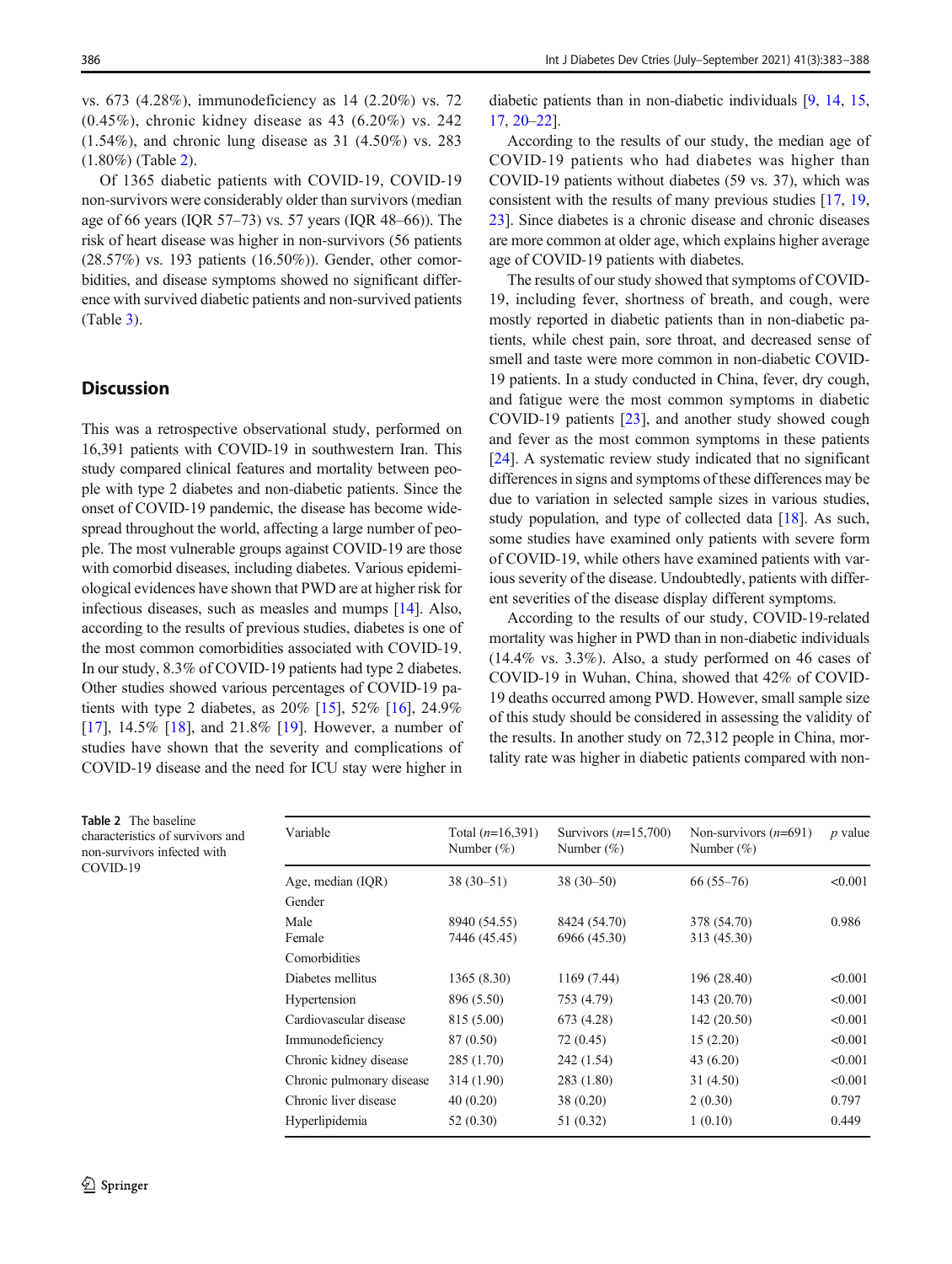<span id="page-4-0"></span>Table 3 The baseline characteristics of survivors and non-survivors in patients with COVID-19 with diabetes

| Variable                  | Total $(n=1365)$<br>Number $(\%)$ | Survivors $(n=1169)$<br>Number $(\%)$ | Non-survivors $(n=196)$<br>Number $(\%)$ | $p$ value |
|---------------------------|-----------------------------------|---------------------------------------|------------------------------------------|-----------|
| Age, median (IQR)         | 59 (49-67)                        | $57(48-66)$                           | $66(57-73)$                              | < 0.001   |
| Gender                    |                                   |                                       |                                          |           |
| Male                      | 607 (44.50)                       | 488 (44.30)                           | 98 (50.00)                               | 0.141     |
| Female                    | 758 (55.50)                       | 613 (55.70)                           | 98 (50.00)                               |           |
| Symptoms                  |                                   |                                       |                                          |           |
| Fever                     | 1075 (78.80)                      | 874 (79.40)                           | 162 (82.70)                              | 0.293     |
| Cough                     | 1035 (75.80)                      | 861 (78.20)                           | 156 (79.60)                              | 0.663     |
| Dyspnea                   | 902 (66.08)                       | 755 (68.60)                           | 147 (75.00)                              | 0.072     |
| Muscular pain             | 106 (7.76)                        | 93 (7.95)                             | 13(6.63)                                 | 0.393     |
| Diarrhea                  | 23(1.68)                          | 22(1.88)                              | 1(0.51)                                  | 0.146     |
| Nausea                    | 29(2.12)                          | 25(2.13)                              | 4(2.04)                                  | 0.841     |
| Sore throat               | 68 (4.98)                         | 63 (5.38)                             | 5(2.55)                                  | 0.066     |
| Comorbidities             |                                   |                                       |                                          |           |
| Hypertension              | 391 (28.64)                       | 324 (27.71)                           | 67(34.18)                                | 0.181     |
| Cardiovascular disease    | 249 (18.24)                       | 193 (16.50)                           | 56 (28.57)                               | < 0.001   |
| Immunodeficiency          | 20(1.46)                          | 17(1.45)                              | 3(1.53)                                  | 0.989     |
| Chronic kidney disease    | 71 (5.20)                         | 57 (4.87)                             | 14(7.14)                                 | 0.265     |
| Chronic pulmonary disease | 53 (3.88)                         | 45 (3.84)                             | 8(4.08)                                  | 0.997     |
| Chronic liver disease     | 13(0.95)                          | 12(1.02)                              | 1(0.51)                                  | 0.453     |
| Exposure to disease       | 690 (50.54)                       | 599 (51.24)                           | 91 (46.42)                               | 0.039D    |

diabetic individuals [\[9](#page-5-0)]. The results of our study were supported by previous studies  $[17–19, 25]$  $[17–19, 25]$  $[17–19, 25]$  $[17–19, 25]$  $[17–19, 25]$  $[17–19, 25]$  (17-40-42-12). The higher rate of mortality in diabetic patients can be due to their weakened immune system [[26\]](#page-5-0), poor lung function, and reduced lung capacity along with their common respiratory problems [\[18\]](#page-5-0). Furthermore, COVID-19 can affect diabetes pathogenicity as well as blood sugar control [[20](#page-5-0)], all of which together can lead to increased mortality rate among these people. However, further research is needed to find out if COVID-19-related mortality was actually caused by diabetes or other factors, as most of these people are elderly and may have at the same time some other chronic diseases, including hypertension and cardiovascular disease, which makes it a little difficult for us to identify the main cause of death due to COVID-19. According to the findings of this study, the incidence of hypertension and heart disease was higher in PWD who died from COVID-19 than in non-diabetics. Other studies have shown that the mortality rate of COVID-19 was significantly higher in diabetic patients with heart disease as a comorbidity compared with non-diabetic patients.

## Conclusion

The findings of this study suggest that diabetes increased mortality rate in patients with COVID-19 and is a major threat to these patients. Since COVID-19 is an unknown emerging disease, disease management has posed a huge challenge to health policymakers around the world. As a result, there is a need to develop prevention and treatment strategies for high-risk people, especially those with diabetes to reduce morbidity and mortality. It is also recommended that diabetic patients should take preventive measures, such as home quarantine, avoid unnecessary visits to medical centers, control blood glucose level, and follow the prevention guidelines developed by WHO experts for diabetics.

#### Strengths and weaknesses

Although, in our study, laboratory results and comprehensive information from patients were not available for further analysis, our study is one of the first studies in Iran, which examined clinical features of diabetic patients with COVID-19 and also, unlike many other similar studies, our study had a large sample size and also examined all cases of the disease, while many studies have been performed on only severe form of COVID-19.

We predict that we may have a diagnostic bias in our study. Because some people with asymptomatic or mild symptoms did not come to perform the test or the result of some tests was falsely negative, of course, our high sample size solves this problem